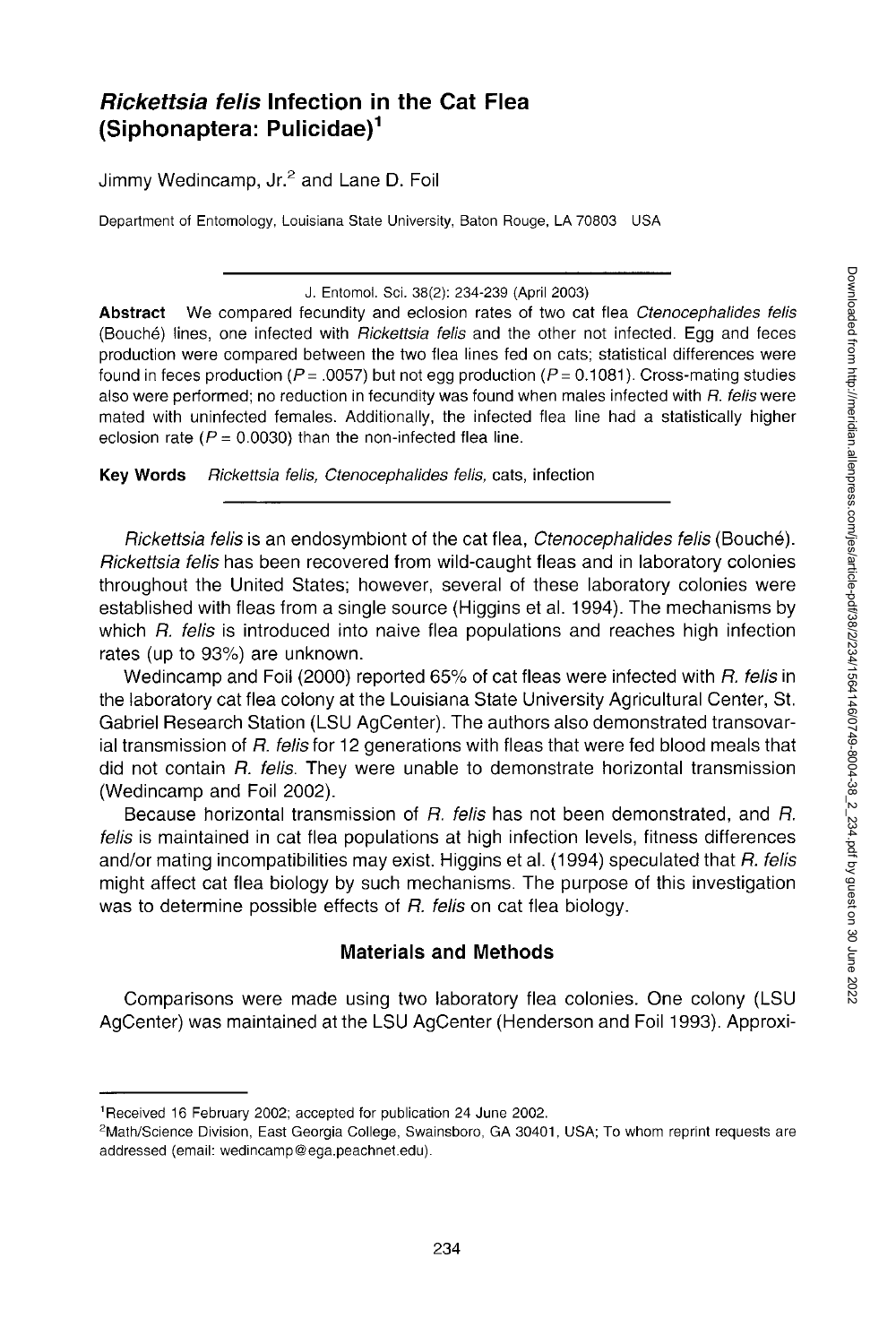mately 65% of the fleas in this colony were infected with *R. felis* (Wedincamp and Foil 2000). The other colony was maintained at Heska Corporation (Fort Collins, CO) and did not contain *R. felis* as determined by the polymerase chain reaction (PCR) assay.

Fleas were assayed via PCR (Azad et al. 1992) for the presence of *R. felis* DNA using the 17 kDa primer. The 17 kDa primers are specific only to the generic level, thus confirmation that products were of *R. felis* origin was made by restriction fragment length polymorphism (Azad et al. 1992) and DNA sequencing. The 17 kDa PCR product amplified from the fleas was cloned and sequenced using the Invitrogen T/A cloning kit (San Diego, CA), as described by Higgins et al. (1996).

*In vitro* **study.** Fecundity comparisons of the LSU AgCenter and Heska flea colonies were made *in vitro.* The flea colonies were maintained by feeding adults for 7 d on bovine blood once each month during April, May, and June. Adult fleas were anesthetized by chilling at -20°C for 3 min, sorted by sex, then placed into feeding cages. Each cage contained 50 females and 25 males, and there were 3 cages per colony. Adult fleas were fed bovine blood containing 14 mM sodium citrate using the Rutledge system (Rutledge et al. 1964). Eggs and feces were collected in a 450-mm diam glass Petri dish attached to the bottom of each flea feeder. The feces from each individual feeder were collected, weighed, and the amount of feces per day per female was calculated. Eggs were aspirated from feeders, counted, and the number of eggs produced per female per day was calculated.

*In vivo* **study.** Fecundity comparisons of the LSU AgCenter and Heska colony fleas were made *in vivo* by feeding on three cats. The fleas were fed on the cats for 5 d once each month during April, May, and June. Adult fleas were anesthetized by chilling at -20°C for 3 min, sorted by sex, then placed into separate feeding cages (Thomas et al. 1996), and a cage of each colony was placed on each of the three cats. Each cage contained 50 females and 25 males. The feces from each individual feeder were collected and weighed. The weight of feces per female per day was calculated. Eggs were also aspirated from feeders, counted, and the number of eggs produced per female per day calculated.

**Cross-mating study.** Cross-mating tests of Heska and LSU AgCenter fleas were also conducted. The cross-matings involved four treatments (pair matings) with three replicates each. LSU AgCenter fleas (65% infection rate) were paired with uninfected Heska fleas in the following manner: 5 LSU AgCenter males with either 15 Heska females or 15 LSU AgCenter females and 5 Heska males with either 15 Heska females or 15 LSU AgCenter females. Fleas were maintained in the respective treatments and fed bovine blood on the Rutledge system for 5 d, and daily egg and feces production was recorded.

**Adult eclosion study.** In a separate trial, adult eclosion rates were compared. One hundred eggs from each colony (LSU AgCenter and Heska) were placed into individual 30-mL plastic snap cap tubes containing 15 g of sand, 1 g of spray-dried beef blood, and 0.5 g of Brewers yeast. Three replications were performed. The containers were held for approximately one month and then adult fleas were counted.

Total egg and feces production and eclosion rates were compared using analysis of variance (ANOVA) and the least significant difference means separation test [(LSD) (SAS Institute 1987)].

### **Results and Discussion**

The number of eggs and amount of feces produced by the Heska and LSU Ag-Center colony fleas fed bovine blood *in vitro* is summarized in Table 1. Egg production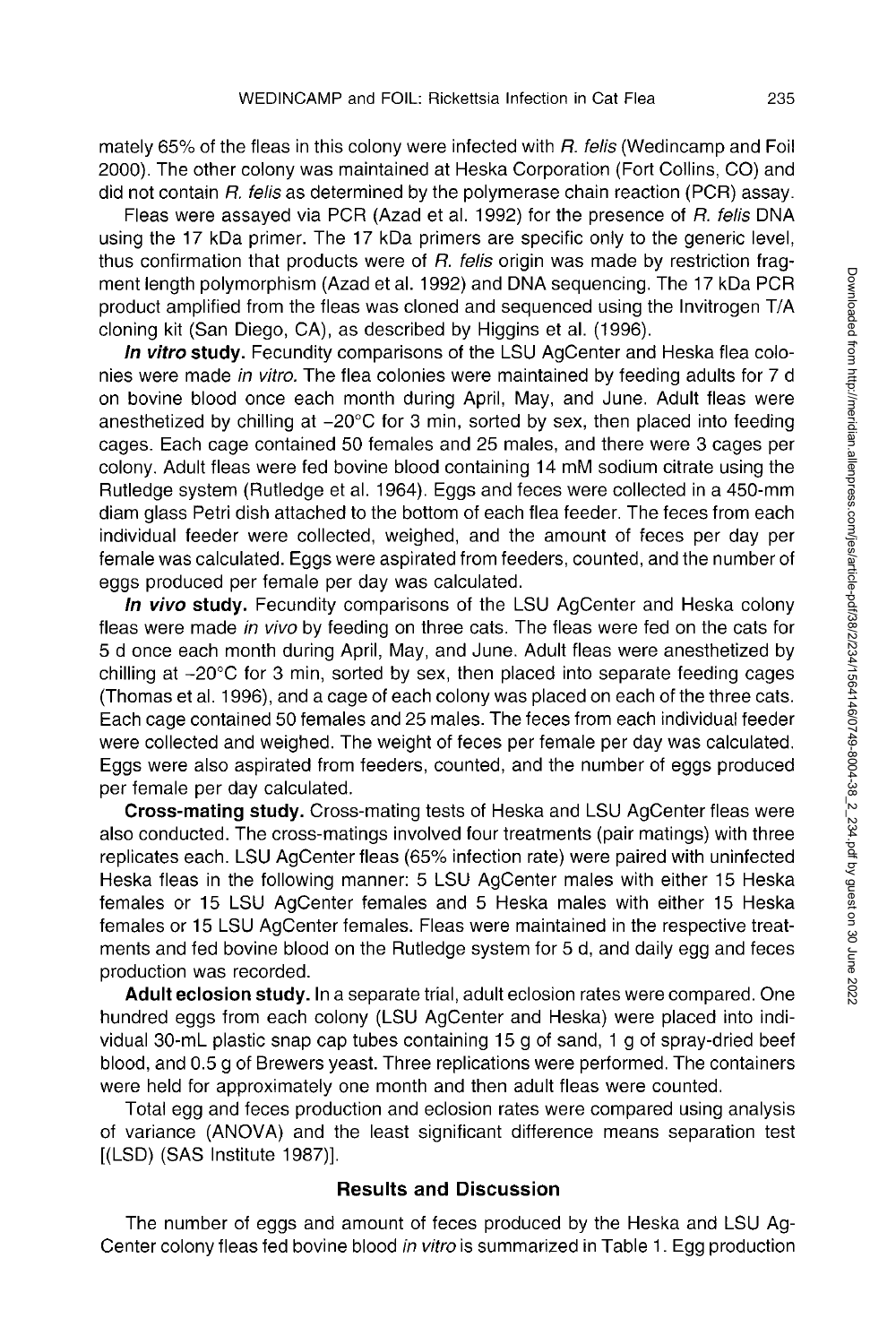| Colony       | # eggs/flea/d<br>Mean $\pm$ SD | mg feces/flea/d<br>Mean $\pm$ SD |
|--------------|--------------------------------|----------------------------------|
| Heska        | $3.3 \pm 0.8a$                 | $2.0 \pm 0.8a$                   |
| LSU AgCenter | $0.3 \pm 0.2b$                 | $0.4 \pm 0.2$ b                  |

| Table 1. Mean $(\pm SD)$ eggs and feces produced by Heska and LSU AgCenter |
|----------------------------------------------------------------------------|
| colony fleas fed bovine blood in vitro                                     |

Means within columns followed by the same letter were not significantly different ( $P \ge 0.05$ ) by LSD.

for the LSU AgCenter colony was significantly lower than for the Heska colony fleas  $(P \le 0.001)$ . Also, LSU AgCenter colony feces production was lower than that of Heska ( $P \le 0.001$ ). LSU AgCenter colony fleas began producing eggs on the third day of feeding while Heska colony fleas began producing eggs on the second day of feeding.

Egg production of Heska and the LSU AgCenter colony fleas fed *in vivo* on cats was not significantly different ( $P = 0.1081$ ) (Table 2). However, the amount of feces produced by Heska fleas was higher than that of the LSU AgCenter colony ( $P =$ 0.0057). Egg production for both LSU AgCenter and Heska flea colonies began on the second day of feeding.

In cross-mating studies using the *in vitro* system, we found egg production of Heska females was significantly higher than egg production of LSU AgCenter females regardless of the males with which they were mated ( $P = 0.0013$ ) (Table 3). There was no statistical difference between the egg production of Heska colony females when mated to LSU AgCenter males or Heska colony males ( $P = 0.2524$ ). However, matings between Heska colony females and LSU AgCenter colony males averaged 19% fewer eggs than Heska colony female and Heska colony male matings. Similarly, LSU AgCenter colony females produced 23% fewer eggs when mated to Heska colony males rather than LSU AgCenter colony males.

The adult eclosion study showed that the LSU AgCenter colony had an average adult emergence rate of 62% and the Heska emergence rate was 38%. The Heska colony fleas had a statistically lower adult emergence rate than the LSU AgCenter colony ( $P = 0.0030$ ) (Table 4).

We previously demonstrated that *R. feiis* is not transmitted by ingestion of potentially contaminated blood meals or by contact with infected individuals (Wedincamp and Foil 2002) and that *R. feiis* is vertically transmitted. If fleas do not acquire *R. feiis* 

#### **Table 2. Mean (±SD) eggs and feces production by LSU AgCenter and Heska colony fleas fed on cats**

| Colony              | # eggs/flea/d<br>Mean $\pm$ SD | mg feces/flea/d<br>Mean $\pm$ SD |
|---------------------|--------------------------------|----------------------------------|
| Heska               | $13.8 \pm 6.6a$                | $5.2 + 2a$                       |
| <b>LSU AgCenter</b> | $9.6 \pm 3.5a$                 | $2.5 \pm 0.7$ b                  |

Means within columns followed by the same letter were not significantly different ( $P \ge 0.05$ ) by LSD.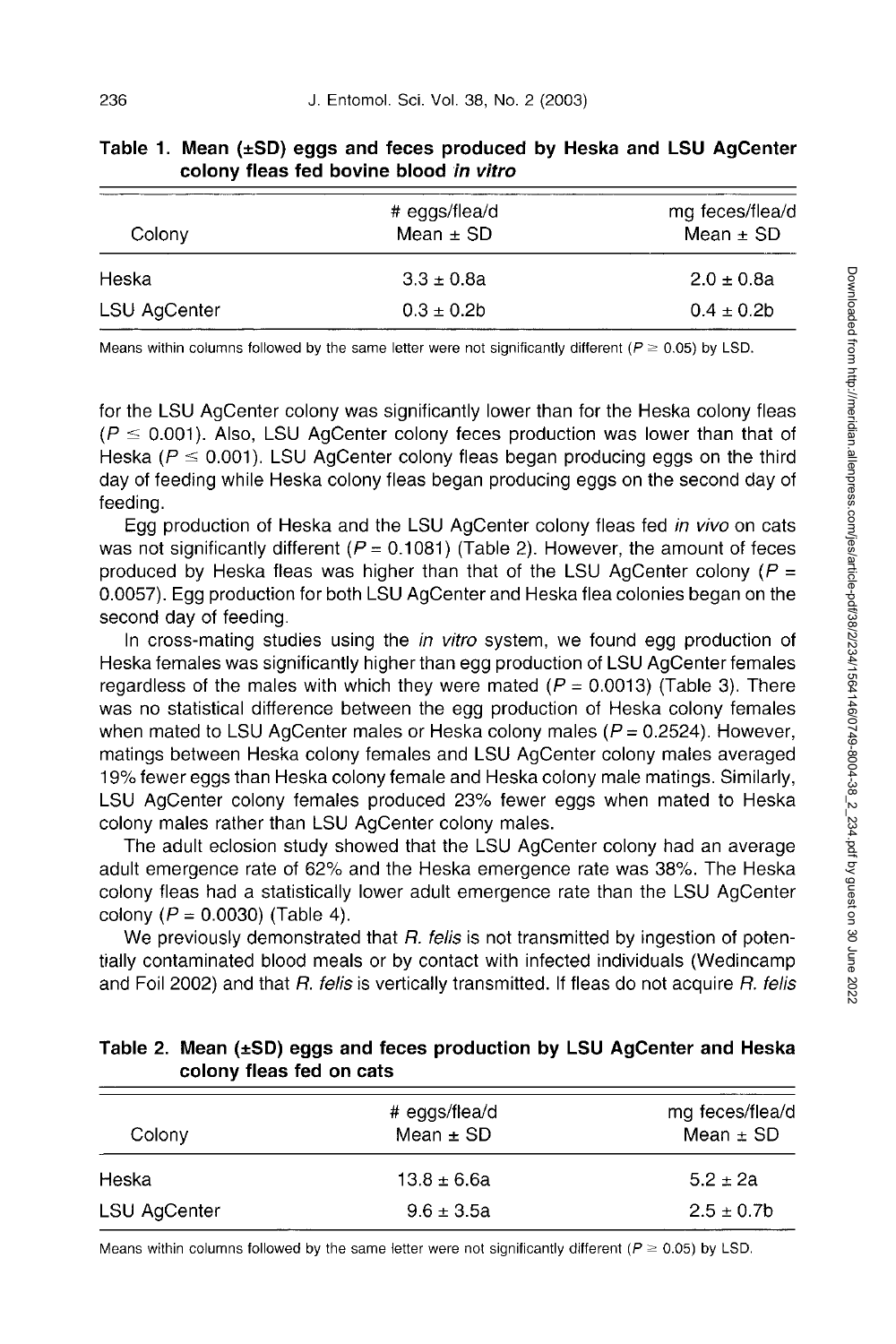| Treatment                   | Mean $\pm$ SD   | # eggs/female/d   |
|-----------------------------|-----------------|-------------------|
| LSU females X LSU males     | $93 \pm 60.65$  | 1.33a             |
| Heska females X Heska males | $328 + 122.72$  | 4.80b             |
| Heska females X LSU males   | $254 \pm 12.29$ | 3.72 <sub>b</sub> |
| LSU females X Heska males   | $76 + 53.87$    | 1.06a             |

**Table 3. Mean (±SD) egg production of LSU AgCenter and Heska cross-matings** 

Means followed by the same letter were not significantly different ( $P \ge 0.05$ ) by LSD.

#### **Table 4. Mean (±SD) number of adult cat fleas that eclosed per 100 eggs**

| Flea colony  | # adult fleas that eclosed per 100 eggs<br>Mean $\pm$ SD |
|--------------|----------------------------------------------------------|
| LSU AgCenter | $62.3 \pm 10.4a$                                         |
| Heska        | $38.3 \pm 14.5$ b                                        |

Means with the same letter were not significantly different ( $P \ge 0.05$ ) by LSD.

by ingestion or contact, then other mechanisms may occur to explain infection levels near 100% in some flea colonies (Higgins et al. 1994).

One possible explanation may be that infected fleas have a selective advantage over non-infected individuals, i.e., increased fecundity, higher adult eclosion rates. When comparing the egg and feces production for colonies of fleas fed *in vitro* on bovine blood, we found that the LSU AgCenter colony did not produce as many eggs or as much feces as the Heska colony. In addition, production of eggs by the LSU AgCenter flea colony began on the third day of feeding, whereas egg production of the Heska colony fleas began on the second day of feeding.

When the same comparisons were made *in vivo* on cat hosts, there were no significant differences in egg production between LSU AgCenter and Heska colony fleas. There was, however, a statistical difference between feces production of Heska and LSU AgCenter colony fleas with the LSU AgCenter colony producing 32% less feces per egg than the Heska flea colony. This may indicate that the LSU AgCenter flea colony is more fecund than the Heska flea colony. This difference could translate into less feeding by the LSU AgCenter flea colony with equal egg production. Less feeding by the flea means less irritation to the host. Because cats have been shown to remove 49.5% of the fleas released onto them by grooming (Wade and Georgi 1988), it would seem logical that fleas capable of producing eggs while feeding less would be detected less often than fleas requiring more blood. Egg production for both colonies began on the second day when fed on cats. These data indicate that *R. felis*  infected fleas (LSU AgCenter colony) do equally as well as uninfected fleas (Heska colony) when fed on cats, while producing less feces.

The differences we observed *in vitro* may be due to a selection process to the *in vitro* feeding system and not related to the infection status of the fleas. One major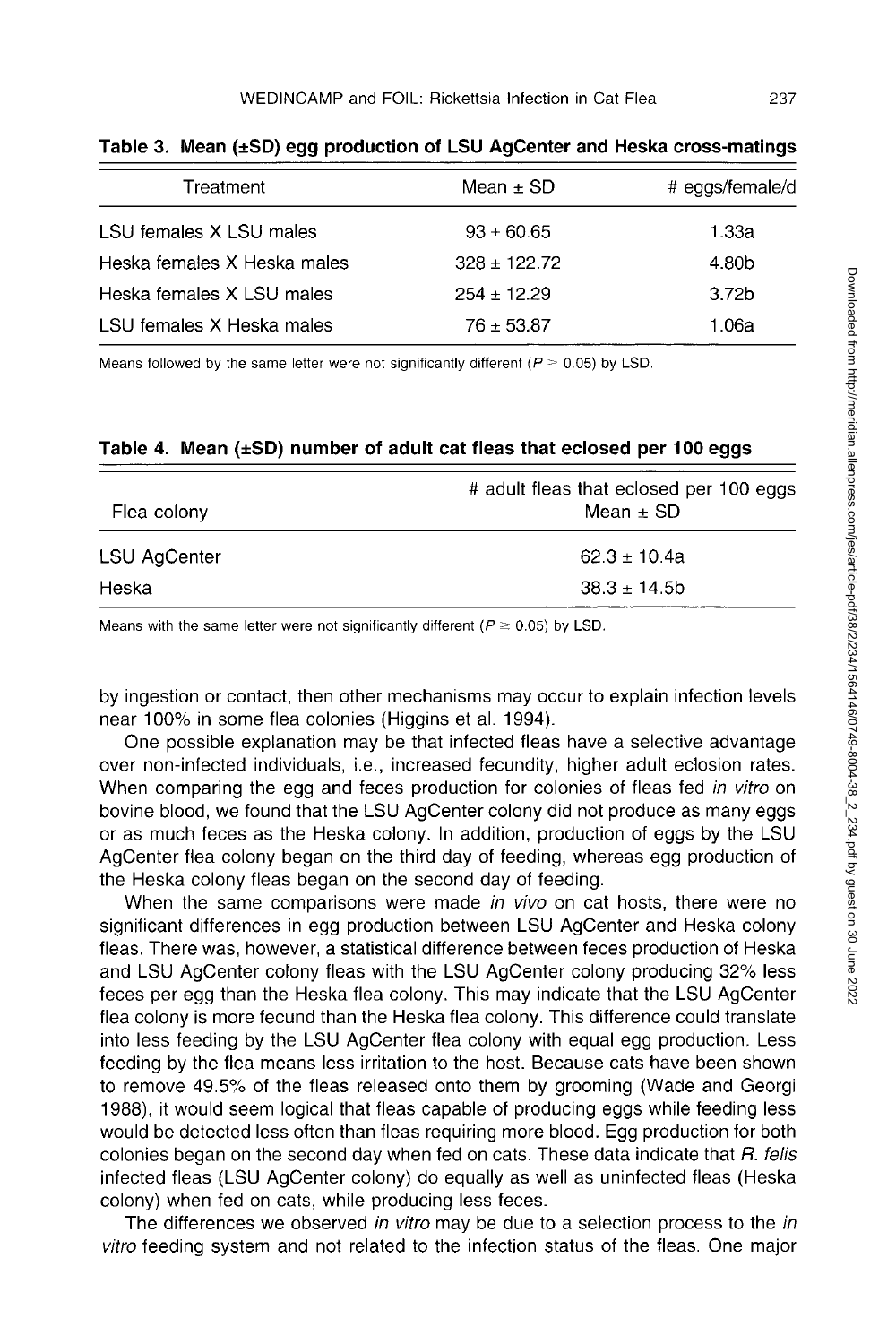difference between *in vitro* and *in vivo* blood meals is the presence of anticoagulants in the *in vitro* blood meal. The LSU AgCenter colony fleas have been shown to produce fewer eggs as the concentration of sodium citrate is increased (Lawrence 1995). Similarly, Guerrero et al. (1993) found that horn fly, *Haematobia irritans* (L.), egg production decreased as sodium citrate concentrations increased. There is the possibility that differences we observed are due to genetic differences caused by selection to the artificial membrane system and not related to the presence of *R. felis.*  The colony maintained at Heska Corp. has been maintained on the artificial membrane system for over 100 generations (Rex Thomas, pers. commun.). The LSU AgCenter flea line has been maintained on cats for over 8 yrs. Artificial rearing techniques have been found to affect the biology of insects by placing selection pressures on them that would normally not be encountered in nature. For example, Bush et al. (1976) found that the rearing techniques for screwworm, *Cochliomyia hominivorax* (Coquerel), could possibly affect the competitive ability of colony males to mate with females in nature. Determining whether the *in vitro* selection process was coincidental to the reduced incidence of *R. felis* could be the subject of future studies.

In the cross-mating studies we found no statistical difference between egg production of the Heska colony females when mated to LSU AgCenter males versus Heska males; however, there was a 19% reduction in the number of eggs produced. Findings of reduced fecundity in females mated to males infected with *Wolbachiae*  have been reported for other insects (O'Neill et al. 1993). This may not be the case in our study because the reciprocal cross (LSU AgCenter females and Heska males) also indicated a reduction in fecundity.

We also found that the Heska colony fleas had a statistically lower emergence rate than the LSU AgCenter colony. This phenomenon could have an effect on the ratios of infected and non-infected individuals in a mixed population.

In conclusion, we found that LSU AgCenter fleas produce as many eggs as the Heska fleas when fed on cats but produce 32% less feces, and that LSU AgCenter fleas have a statistically higher eclosion rate. These observations indicate that *R. felis*  may affect infection rates of localized flea populations by causing fleas infected with *R. felis* to increase as a proportion of the total flea population. Further studies need to be conducted to verify the lack of mating incompatibilities caused by infection with *R. felis.* 

#### **Acknowledgments**

The authors thank James Higgins, USDA-ARS, and Abdu Azad, University of Maryland Medical School, for providing technical assistance and advice on molecular techniques.

#### **References Cited**

- **Azad, A. F., J. B. Sacci, Jr., W. M. Nelson, G. A. Dasch, E. T. Schmidtmann and M. Carl. 1992.** Genetic characterization and transovarial transmission of a typhus-like rickettsia found in cat fleas. Proc. Natl. Acad. Sci. 89: 43-46.
- **Bush, G. L., R. W. Neck and G. B. Kitto. 1976.** Screwworm eradication: inadvertent selection for noncompetitive ecotypes during mass rearing. Science 193: 491-493.
- **Guerrero, F. D., F. S. Guillot and W. F. Fisher. 1993.** Effects of citrate, heparin and cation supplementation on mortality and egg production of laboratory-reared horn flies. Physiol. Entomol. 18: 23-30.

**Henderson, G. and L. D. Foil. 1993.** Efficacy of diflubenzuron in simulated household and yard